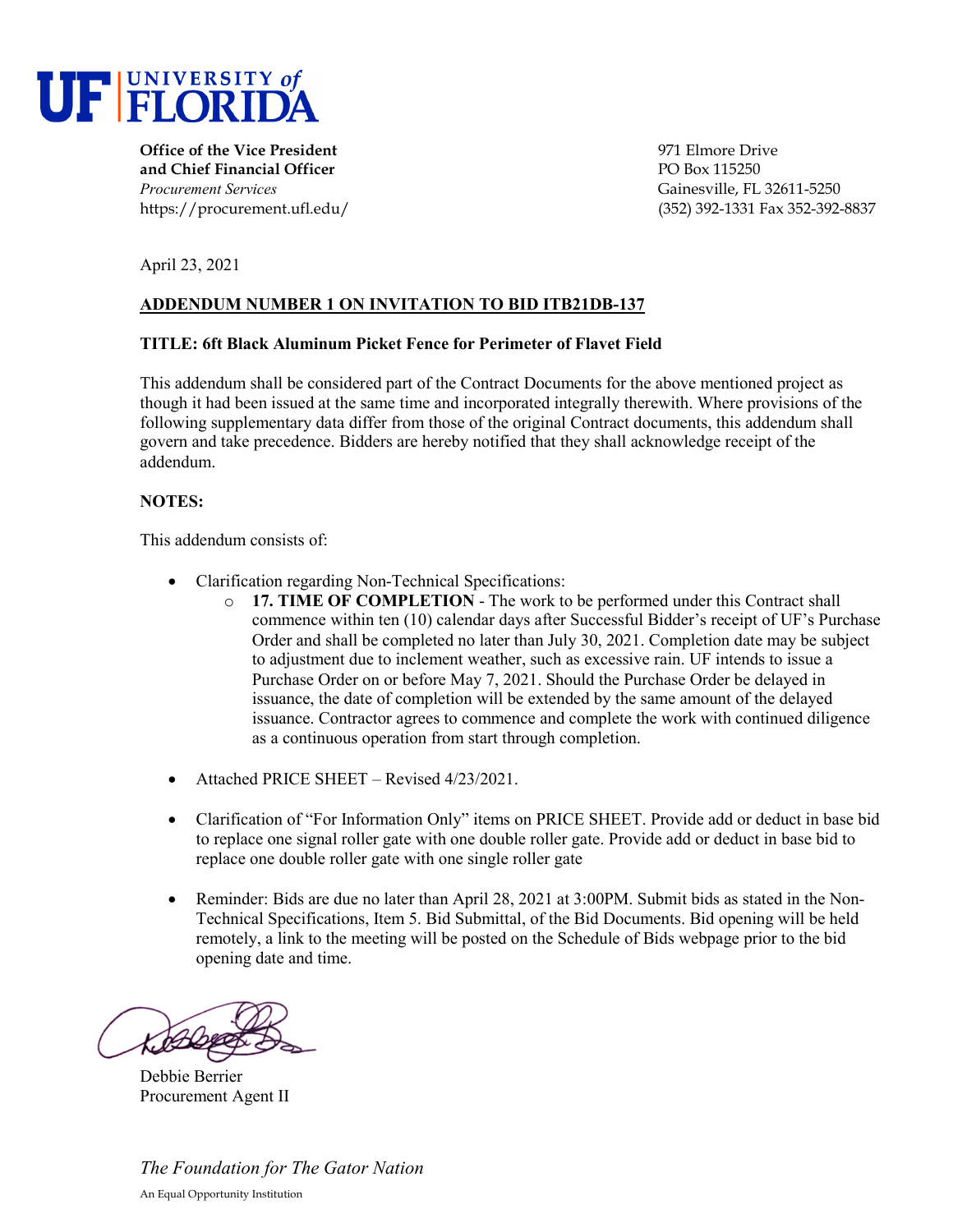## **PLEASE ACKNOWLEDGE RECEIPT OF THIS ADDENDUM 1 AND RETURN WITH YOUR BID. FAILURE TO ACKNOWLEDGE THIS ADDENDUM COULD CONSTITUTE REJECTION OF YOUR BID.**

VENDOR NAME

VENDOR ADDRESS

SIGNATURE